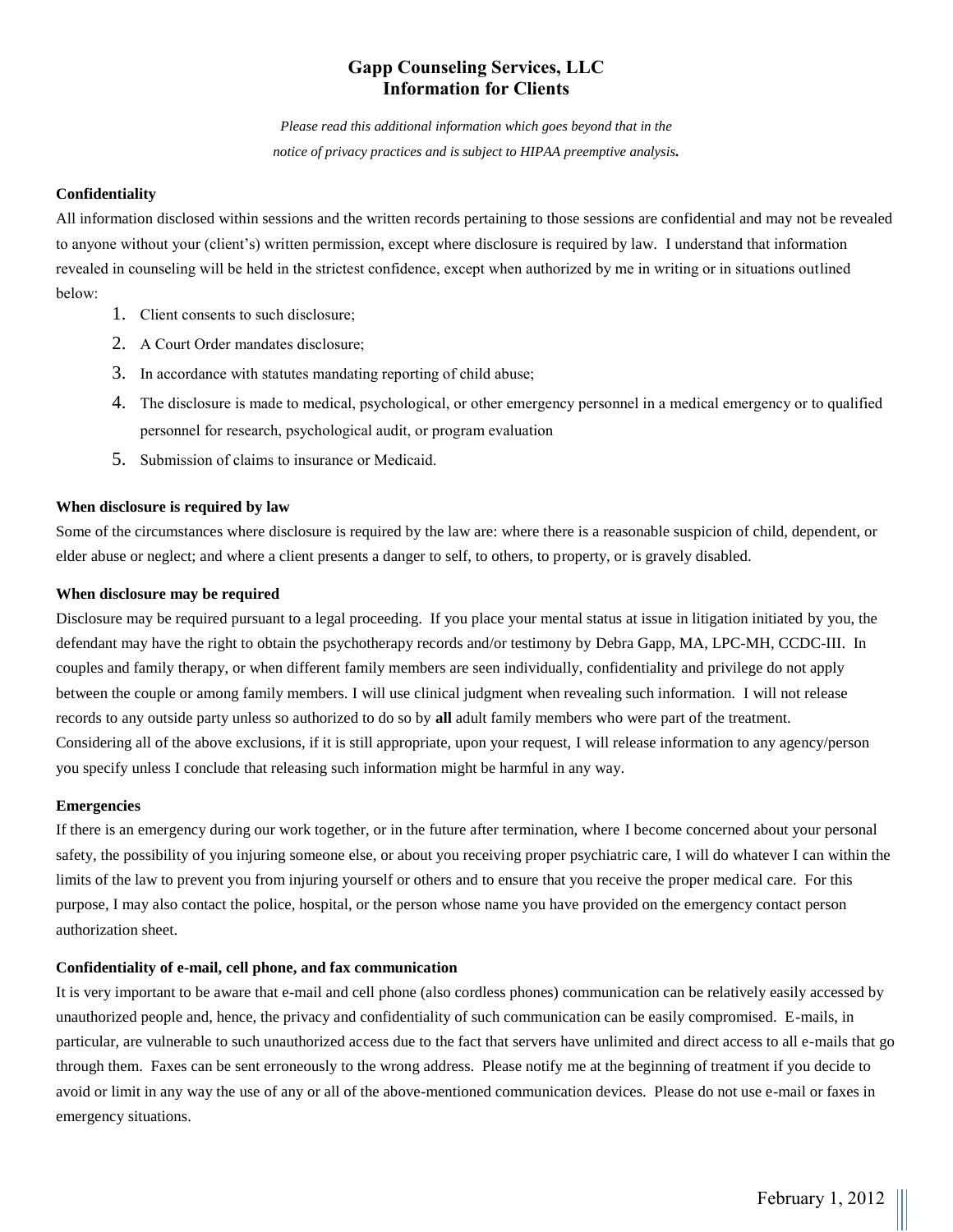## **Consultation**

Debra Gapp, MA, LPC-MH, CCDC-III, QMHP consults regularly with other professionals regarding clients to assure highest standards of quality care; the client's name or other identifying information is never mentioned. The client's identity remains completely anonymous, and confidentiality is fully maintained.

**Transfer Plan:** Gapp Counseling Services has put a client care plan into place in the event that Debra Gapp may become unavailable. Possible situations may include prolonged illness, disability or death. I ask you to agree to my transferring your records to a records custodian and another counselor, who will assure their confidentiality, preservation, and appropriate clinical access. In the unlikely event that I am unable to provide ongoing services, Linda Richardson, LPC, NCC, CCH, DCC, CDCT of Collective Perspective in Viborg, SD will provide counseling services or will refer you to the appropriate resources. She will maintain records for a period of 10 years. Linda Richardson may be contacted at (605) 766-8510. Note that Gapp Counseling Services will provide a *temporary* transfer plan in the possible event of Debra Gapp's short term disability or prolonged illness.

#### **Telephone and emergency procedures**

If you need to contact a Debra Gapp, MA, LPC-MH, CCDC-III, QMHP between sessions, please call or leave a message on voicemail (605) 677-9052 and your call will be returned as soon as possible. I check my messages daily (but usually not during the night), unless I am out of town. I do not always check the messages on weekends and holidays. If an emergency situation arises, please indicate it clearly in your message. If you need to talk to someone right away, you can call the Lewis & Clark Behavioral Health Hotline at 1- 800-765-3382, the Avera McKennan Behavior Health Assessment and Referral Program (800) 691-4336, or Emergency Services 911, or the Vermillion Police Department at (605) 677-7070. The Sanford Vermillion Medical Center phone number is (605) 624-2611. You may go to the Sanford Vermillion Emergency Room at any time. The entrance is on Walker Street (the east side of the hospital).

#### **The process of therapy/evaluation**

Participation in therapy can result in a number of benefits to you, including improving interpersonal relationships and resolution of the specific concerns that led you to seek therapy. Working toward these benefits, however, requires effort on your part. Psychotherapy requires your very active involvement, honesty, and openness in order to change your thoughts, feelings, and/or behavior. I will ask for your feedback and views on your therapy, its progress, and other aspects of the therapy and will expect you to respond openly and honestly. Sometimes more than one approach can be helpful in dealing with a certain situation. During evaluation or therapy, remembering or talking about unpleasant events, feelings, or thoughts can result in your experiencing considerable discomfort or strong feelings of anger, sadness, worry, fear, and so forth, or experiencing anxiety, depression, insomnia, and so forth. I may challenge some of your assumptions or perceptions or propose different ways of looking at, thinking about, or handling situations that can cause you to feel very upset, angry, depressed, challenged, or disappointed. Attempting to resolve issues that brought you to therapy in the first place, such as personal or interpersonal relationships, may result in changes that were not originally intended. Psychotherapy may result in decisions about changing behaviors, employment, substance use, schooling, housing, or relationships. Sometimes a decision that is positive for one family member is viewed quite negatively by another family member. Change will sometimes be easy and swift, but more often it will be slow and even frustrating. There is no guarantee that psychotherapy will yield positive or intended results. During the course of therapy, I am likely to draw on various psychological approaches according, in part, to the problem that is being treated and my assessment of what will best benefit you. These approaches could include behavioral, cognitive-behavioral, humanistic, existential, system/family, developmental (adult, child, family), and/or psychoeducational.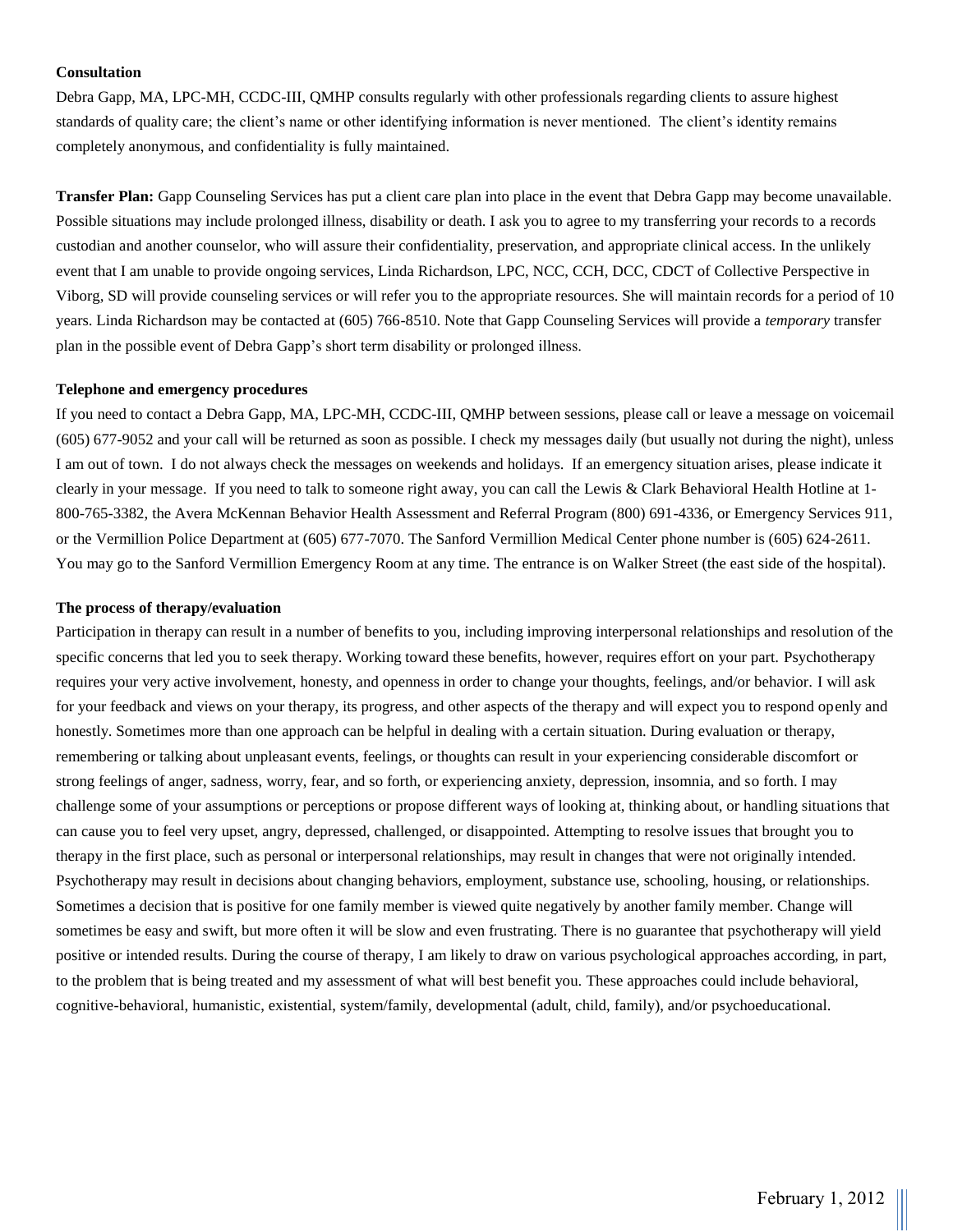### **Discussion of treatment plan**

Within a reasonable period of time after the initiation of treatment, I will discuss with you my working understanding of the problem, treatment plan, therapeutic objectives, and view of the possible outcomes of treatment. If you have any unanswered questions about any of the procedures used in the course of your therapy, their possible risks, my expertise in employing them, or about the treatment plan, please ask and you will be answered fully. You also have the right to ask about other treatments for your condition and their risks and benefits. If you could benefit from any treatment that I do not provide, I have an ethical obligation to assist you in obtaining those treatments.

#### **Termination**

As set forth above, after the first couple of meetings, I will assess if I can be of benefit to you. I do not accept clients who, in my opinion, I cannot help. In such a case, I will give you a number of referrals that you can contact. If at any point during psychotherapy, I assess that I am not effective in helping you reach the therapeutic goals, I am obliged to discuss it with you and, if appropriate, to terminate treatment. In such a case, I would give you a number of referrals that may be of help to you. If you request it and authorize it in writing, I will talk to the psychotherapist of your choice in order to help with the transition. If at any time you want another professional's opinion or wish to consult with another therapist, I will assist you in finding someone qualified, and, if I have your written consent, I will provide her or him with the essential information needed. You have the right to terminate therapy at any time. If you choose to do so, I will offer to provide you with names of other qualified professionals whose services you might prefer.

### **Dual relationships**

I, first, make my best effort to avoid dual relationships with clients. However, not all dual relationships are unethical or avoidable. Therapy never involves sexual or any other dual relationship that impairs my objectivity, clinical judgment, or therapeutic effectiveness or can be exploitative in nature. I will assess carefully before entering into nonsexual and non-exploitative dual relationships with clients. Many clients know each other and me from the community. Consequently, you may bump into someone you know in the waiting area or into me out in the community. I will never acknowledge working therapeutically with anyone without his/her written permission. Some clients choose me as their therapist because they know me before they enter into therapy with me and/or are aware of my stance on the topic. Nevertheless, I will discuss with you the often-existing complexities, potential benefits, and difficulties that may be involved in such relationships. Dual or multiple relationships can enhance therapeutic effectiveness but can also detract from it and often it is impossible to know that ahead of time. It is your responsibility as the client to communicate to me if the dual relationship becomes uncomfortable for you in any way. I will always listen carefully and respond accordingly to your feedback. I will discontinue the dual relationship if I find it interfering with the effectiveness of the therapeutic process or the welfare of the client and, of course, you can do the same at any time.

### **Cancellation**

Since scheduling of an appointment involves the reservation of time specifically for you, please try to provide a minimum of 24 hours notice if you will need to miss your appointment. If you do not show up for an appointment and I do not hear from you, you will be charge a \$40 missed appointment fee necessary to partially offset my lost income. It is then your responsibility to contact me to schedule another appointment. If you have a regular appointment time (for example weekly appointments on the same day/time) and miss one appointment without contacting me, your regular time slot will be opened up for the next person. It will then be your responsibility to contact me to schedule another time.